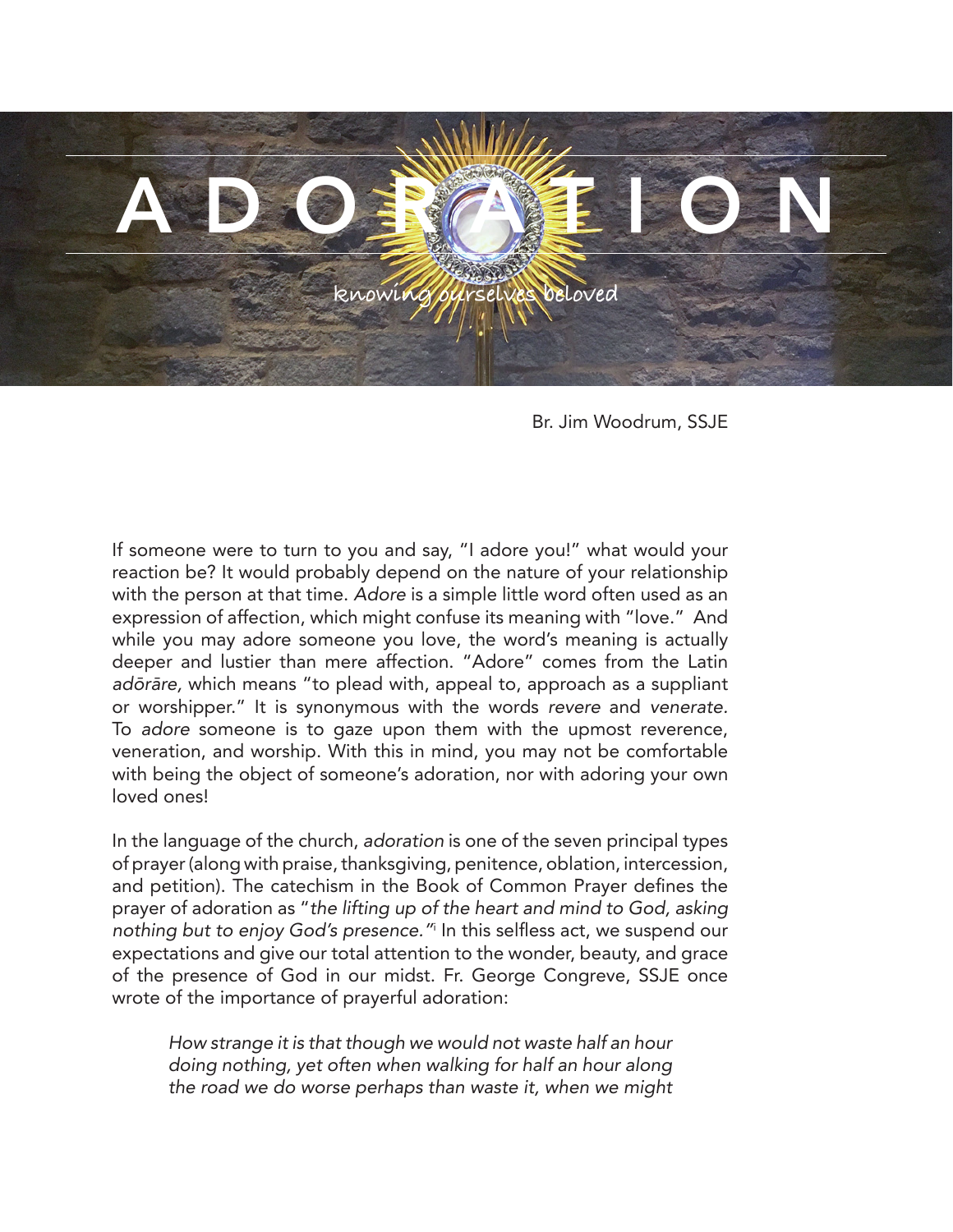have glorified *it and made it radiant* with the brightness and sweetness and preciousness of the life and love of God by thinking of God and speaking to Him.<sup>ii</sup>

Adoration is a sanctifying act whereby we consecrate and hallow our affections to the One in whom we live and move and have our being.

We can see examples of adoration to God throughout Holy Scripture and especially in the Psalms, which give voice the full range of human emotions. The psalmist writes, "*Whom have I in heaven but you? And having you I*  desire nothing upon the earth. Though my flesh and my heart would waste away, God is the strength of my heart and my portion forever. "iii Adoration is the most intimate of all the prayers because, as we hear in the psalmist's songs, its substance is desire and yearning. We can hear echoes of this desire in the Song of Solomon, a series of lyric poems celebrating human love, but which from an early date began to be interpreted symbolically as an account of the love between God and Israel.<sup>iv</sup> Listen to the beauty of these words of adoration:

> As an apple tree among the trees of the wood, so is my beloved among young men. With great delight I sat in his shadow, and his fruit was sweet to my taste. He brought me to the banqueting house, and his intention towards me was love. O that his left hand were under my head, and that his right hand embraced me!

And a reply:

You have ravished my heart, my sister, my bride, you have ravished my heart with a glance of your eyes, with one jewel of your necklace.

How sweet is your love, my sister, my bride! how much better is your love than wine, and the fragrance of your oils than any spice.<sup> $\mu$ </sup>

Reading such a passage, we may feel uneasy, as if we are reading private love letters exposing a torrid love affair. What we can definitely surmise from this passage is that the lovers' adoration is mutual.

Like our Jewish forebears, followers of Jesus have interpreted the Song of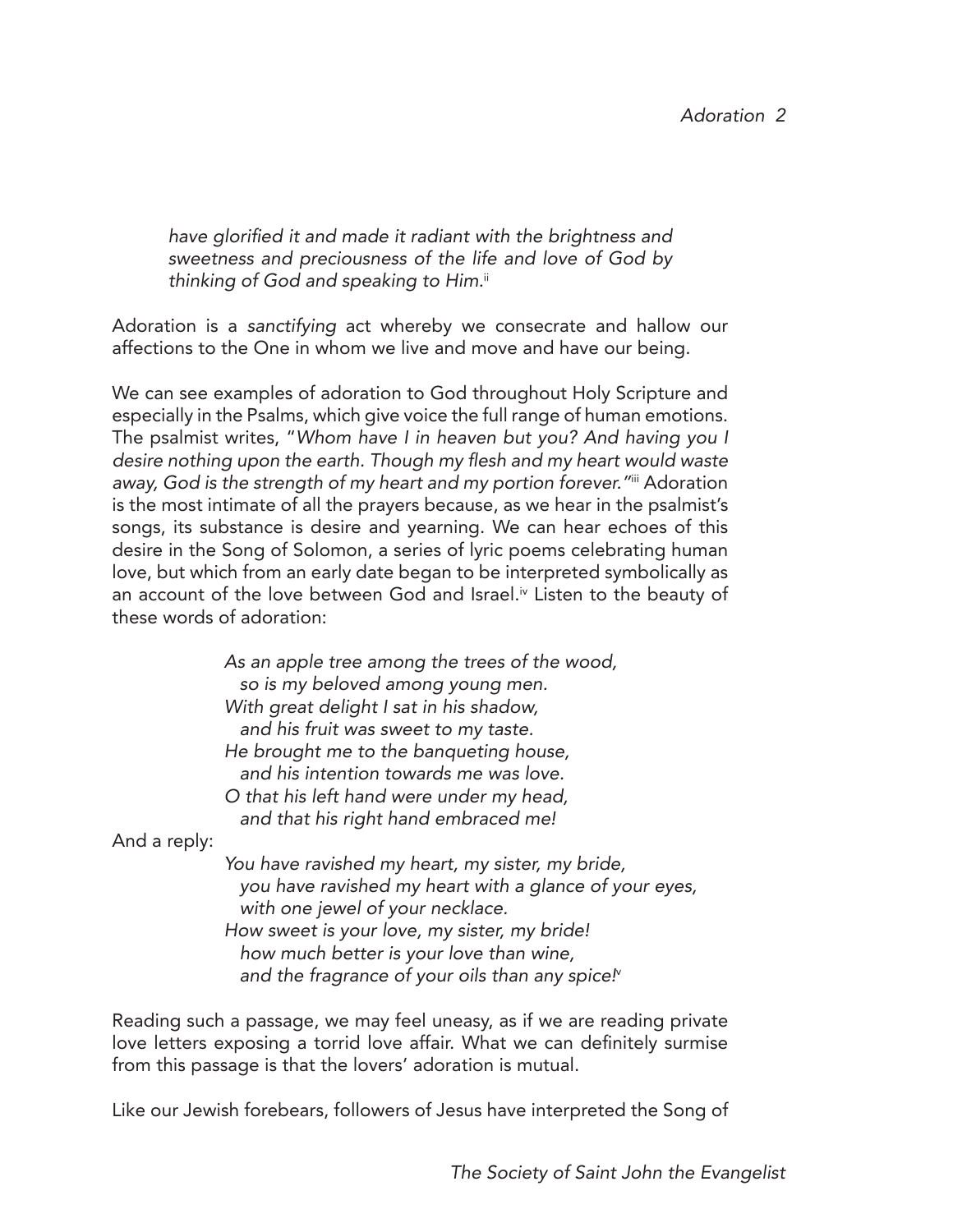Solomon as a dialogue of love, but we've seen it as a love affair between Jesus and his bride, the Church, rather than between God and Israel. Its poetry expresses mutual adoration between God and God's Creation in the most incarnational of terms. We – as a part of God's Creation and as God's beloved human children – are invited to hear in these words the promise that God is gazing at us in loving adoration. God hopes that we will join in and return the song, just as the two lovers in the Song of Solomon sing back and forth while they hold each other in mutual adoration. You were created in love for the sake of relationship with God. You are the "*apple of*  God's eye!"<sup>vi</sup> Made in the image of God, you have the capacity to mirror back to God the same adoring love that is God's essence.

This adoration is meant to be no torrid one-night affair. We're invited to make it the center of our lives. At SSJE, the fact that prayer is at the very center of our life together is symbolized by the position of the Chapel in the very center of the Monastery, between the Guesthouse and the Enclosure (where the Brothers live and work). Five times a day the bell in the tower tolls, calling us to stop what we are doing and meet in the Chapel for a period of prayer and worship. An important feature of the Chapel is a sanctuary lamp situated front and center. Its lit candle symbolizes the fact that Jesus is present to us in the Sacrament, reserved in a Tabernacle.<sup>vii</sup> It is common for Brothers and our guests to spend prayer time in front of this Tabernacle, where we believe Jesus is present to us in this very special way. Quarterly, we Brothers gather together in vigil before the Sacrament, which has been exposed for all to see. Together we spend a "Holy Hour" in intimate prayer, prayer of adoring love for the One who has created us out of love, for the purpose of love. In these moments, especially, I come to know myself as the beloved of God.

So, if *God* were to turn to you and say, "I adore you!" what would your reaction be? Would your heart race, your face flush, and your palms sweat? Would you have the courage – in your vulnerability – to gaze back at Jesus and, in the language of the Psalms, reply: "My soul thirsts for you, my flesh faints for you, as in a barren and dry land where there is no water. Therefore I have gazed upon you in your holy place, that I might behold *your power and your glory.* viii Keep me as the apple of your eye!" ix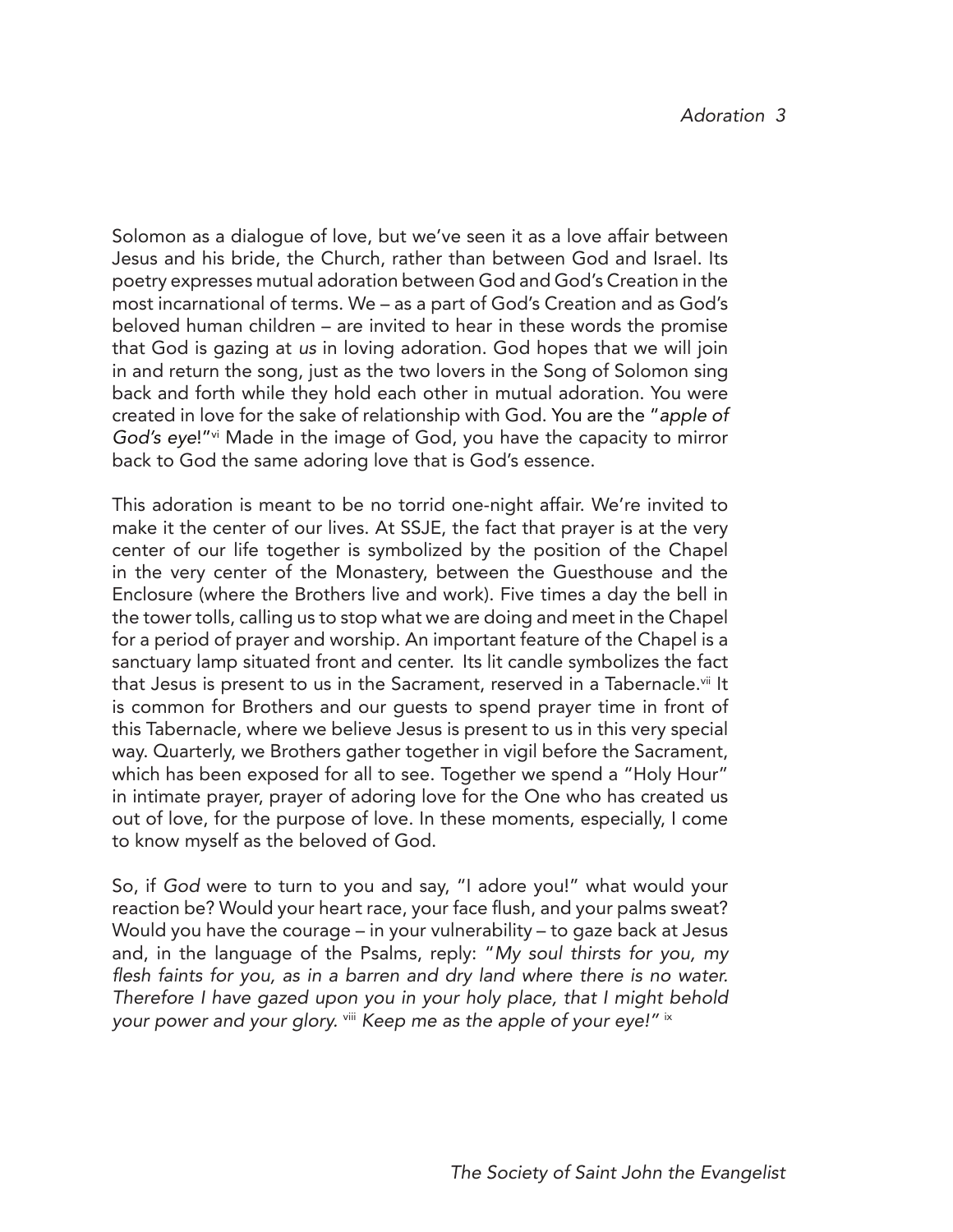[i] Book of Common Prayer (1979), pp. 856-857

[ii] Woodgate, M. V. Father Congreve of Cowley. London: S.P.C.K, 1956. Print.

[iii] Psalm 73:25-26

[iv] Coogan, Michael David, et al. The New Oxford Annotated Bible. Third ed., Oxford University Press, 2001.

[v] Song of Solomon 2:3-4,6; 4:9-10

[vi] Psalm 17:8a

[vii] The Sanctuary Lamp symbolizes the manifestations of the presence of God to the Israelites in Exodus: a pillar of cloud by day and a pillar of fire by night. Exodus 13:21-22

[viii] Psalm 63:1b

[ix] Psalm 17:8a

Br. Jim Woodrum lives at the Monastery in Cambridge, where he serves the community both as the Director of Music and Director of Vocations. When he is away from his desk (and that "Office" in the Chapel), he enjoys cooking southern cuisine, exploring different neighborhoods in Boston, and has a keen interest in craft beer.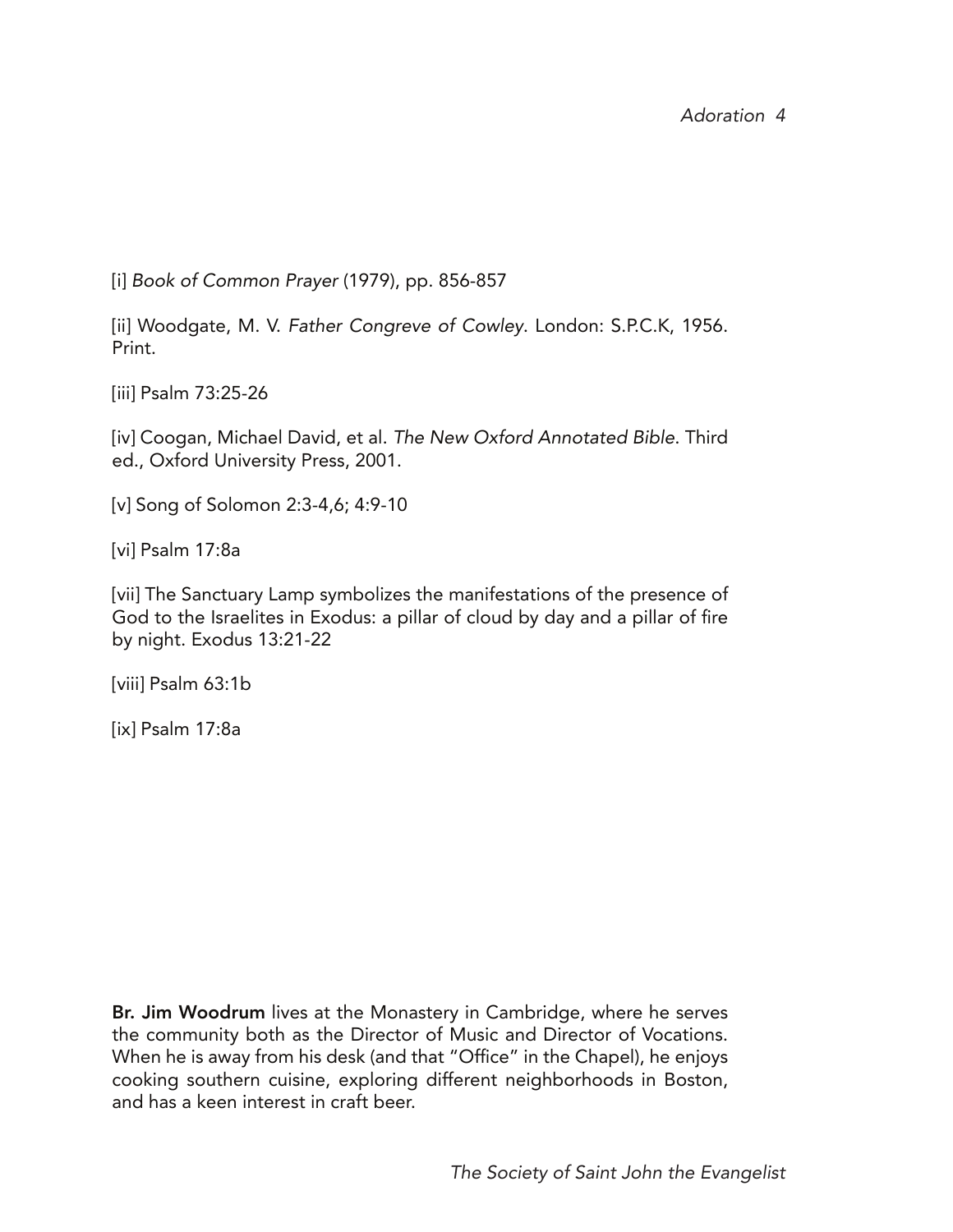## QUOTES *to ponder*

"The Eucharist is connected with the Passion …To make sure that we do not forget, Jesus gave us the Eucharist as a memorial of his love … When you look at the Crucifix, you understand how much Jesus loved you then, when you look at the Sacred Host you understand how much Jesus loves you now."

– Mother Teresa of Calcutta (1910-1997)

"The eyes need not to see the power of God, if the heart gazes upon it; and, if the heart gazes upon it, the life cannot but manifest it."

– Fr. Richard Meux Benson, SSJE (1824-1915)

"At times, when we have to wait and have nothing to do to occupy ourselves with – Oh! Then it is not wasted time if we have thought of God in it, if we have looked into the face of Jesus. Then anything that we do at the end of such waiting times we do with a glory and a power to witness to Jesus which is, indeed, a precious result. Everything should become by degrees an act of communion with God."

– Fr. George Congreve, SSJE (1835-1918)

"So we have known and believe the love that God has for us. God is love, and those who abide in love abide in God, and God abides in them. There is no fear in love, but perfect love casts out fear; for fear has to do with punishment, and whoever fears has not reached perfection in love. We love because he first loved us."

– 1 John 4:16, 18-19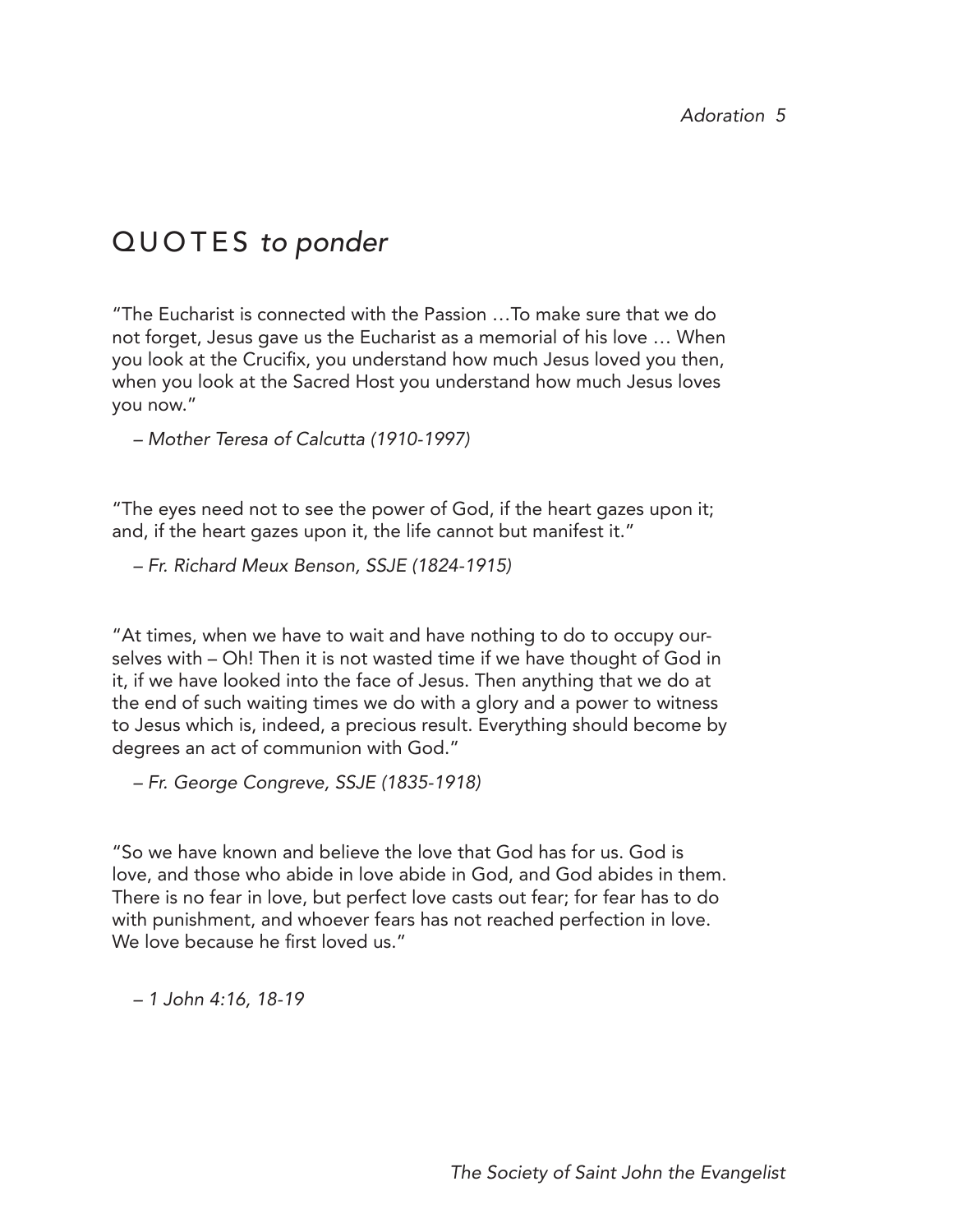# PRACTICES *to try*

In many Anglican, Episcopal, and Catholic churches, the Sacrament (consecrated bread and wine) is reserved in a Tabernacle. This is usually indicated by a Sanctuary Lamp that is burning nearby. We believe that Jesus is really present to us in the consecrated elements. Spend some time praying in front of a Tabernacle and consider how God is in our midst in this unique and special way.

Some churches occasionally have a special service of Adoration called "Benediction of the Blessed Sacrament," in which the host is exposed. The congregation spends time together in Adoration, singing hymns of praise to God, and being blessed with the Sacrament before it is returned to the Tabernacle, where it continues to be reserved. It may be helpful for you to experience God's presence in this special service of Adoration.

Following Fr. Congreve's example, go for a walk with the intention of thinking about Jesus and appreciating the wonder of God's creation. When you are moved by something in nature, pause to gaze on it and think of Jesus, offering a word of thanksgiving and praise.

### QUESTIONS *to consider*

How do you experience God's quiet presence in your life? When and how might you intentionally stop to recognize this presence?

What words of praise could you offer Jesus? This could be while spending time in Adoration before a Tabernacle, or simply in a quiet moment of connection, communion, and prayer.

How do you experience God gazing adoringly on you? Can you accept (even embrace) that God adores you? What stands in the way of you celebrating that mutual love?

How might practicing adoration help you to see the presence of God in your neighbor, friend, co-worker, or even a stranger you pass on a walk?